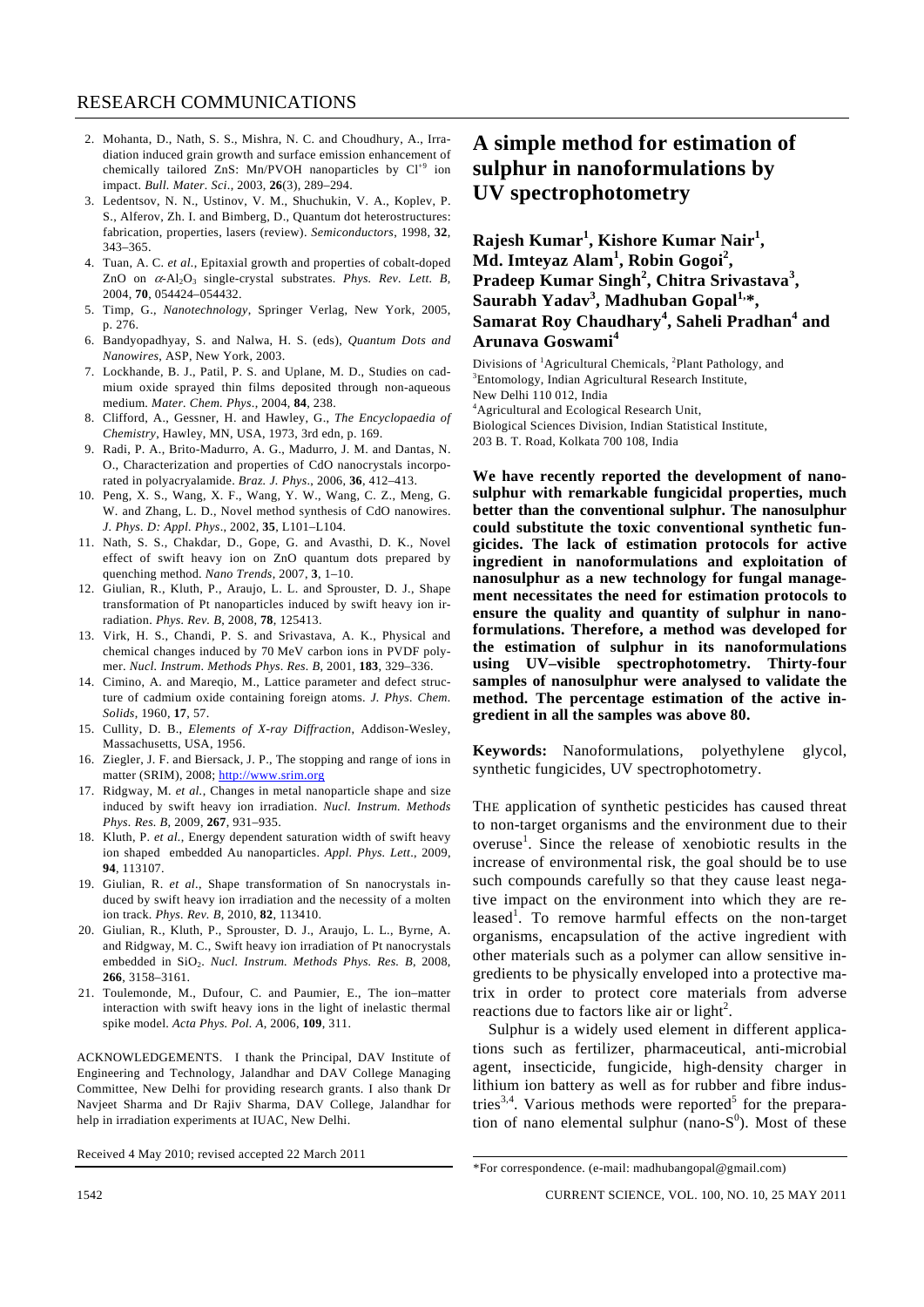involved either complex synthetic processes or the use of hazardous chemicals such as  $H_2S$  gas<sup>5</sup>.

 We have recently reported an improved synthesis of sulphur nanoparticles<sup>6</sup>. These sulphur nanoparticles exhibited fungicidal properties which were significantly superior than the conventional sulphur<sup>6</sup>. Smaller size of nanosulphur and its coating will help resist unwanted environmental processes associated with conventional pesticides, i.e. leaching, evaporation, and photolytic, hydrolytic and microbial degradation.

 Though several applications of sulphur have been reported, only a few methods are known to estimate the amount of sulphur<sup>7,8</sup>. There is no protocol available for the estimation of active ingredient in nanoformulations. The developed nanosulphur could prove a good substitute to the toxic conventional synthetic fungicides and as a new technology for management of pathogens in agriculture. Therefore, a simple method based on UV spectrophotometry was developed for the estimation of sulphur in nanoformulations to ensure its quality and quantity.

 Technical sulphur was purchased from Merck. Tetrachloromethane  $(CCl<sub>4</sub>)$ , cyclohexane (sd fine-chem Limited), sodium chloride, sodium bicarbonate and sodium sulphate (Qualigens fine chemicals) and hydrochloric acid (Merck Limited) were procured from the respective companies.

 Nanosulphur formic acid formulation and nanosulphur sodium sulphide formulation were prepared at the Indian Statistical Institute, Kolkata<sup>6</sup> and authentic commercial nanosulphur was purchased from M. K. Impex Canada, Canada.

 The particles were characterized by using standard procedures such as dynamic light scattering (DLS) study, transmission electron microscopy (TEM), scanning electron microscopy (SEM) and energy-dispersive X-ray spectroscopy (EDAX) to ensure that nanosulphur was indeed taken for study.

 The solubility of sulphur was tested in various organic and inorganic solvents. Sulphur was soluble in tetrachloromethane and cyclohexane, but in the latter, the range of detection could be improved from 3–45 to 4– 65 ppm. Two stock solutions were prepared using these two solvents, as follows.

 For the first stock solution, 15 mg sulphur and 25 ml  $CCl<sub>4</sub>$  were taken and sonicated till all the sulphur dissolved and the solution was made up to 50 ml. Further dilutions were made from the above stock solution and absorbance was measured at  $\lambda_{\text{max}} = 290$  nm using a spectrophotometer.

 For the second stock solution, 15 mg sulphur and 25 ml cyclohexane were sonicated till all the sulphur dissolved and the solution was made up to 50 ml with the same solvent. From the above stock solution, further dilutions were made. The absorbance was taken at 290 nm, as it was the maxima in the UV region.

The extraction procedure used was as follows.

 (i) Nanosulphur formic acid formulation: Nanosulphur formulation (0.2 g) prepared using formic acid was dissolved in 15 ml  $\text{CCl}_4$  in a 50 ml volumetric flask and the volume was made up to 50 ml. A 2 ml solution of this was extracted in a separatory funnel with 6% aqueous sodium bicarbonate solution  $(30 \text{ ml} \times 3)$ . The organic layer was passed through a bed of anhydrous sodium sulphate, which was then washed with 10 ml of the same solvent. The CCl<sub>4</sub> extract was made up to 50 ml. A 1 ml solution of this was diluted to 10 ml with  $\text{CCI}_4$ . This solution along with a standard solution of nanosulphur was subjected to UV spectroscopy ( $\lambda = 290$  nm).

 (ii) Nanosulphur sodium sulphide formulation A: Nanosulphur formulation prepared using sodium sulphide  $(0.5 \text{ g})$  was mixed with 0.1 M HCl solution. Sodium chloride was added to the resultant solution and it was then extracted with 30 ml CCl<sub>4</sub> four times (30 ml  $\times$  4). The extract was filtered through anhydrous sodium sulphate and made up with  $25$  ml CCl<sub>4</sub>. This  $25$  ml solution was subjected to UV spectroscopy at 290 nm.

 (iii) Nanosulphur sodium sulphide formulation B: The nanosulphur formulation (0.1 g) prepared using sodium sulphide was mixed with 6% aqueous sodium bicarbonate solution. Sodium chloride was added and it was further extracted with 30 ml cyclohexane four times (30 ml  $\times$  4). The cyclohexane extract was filtered through anhydrous sodium sulphate and finally made up to 50 ml with cyclohexane. The resultant (1 ml) solution was also subjected to UV spectrometry at 290 nm.

 In order to ascertain the accuracy of the method, 34 samples of various concentrations were prepared using the solid nanosulphur procured from Canada. The material was processed as mentioned above. After validation, the method was used to estimate sulphur in the nanoformulations of unknown sulphur content.

 DLS was used to measure the particle diameter of the sphere (Figure 1). TEM was used to analyse the nanostructured materials with atomic scale resolution. TEM image revealed average particle size around 50 nm (Figure 2). Surface topology of sulphur nanoparticles was determined using SEM at 50,000 magnification under 15.00 kV (Figure 3 *a*). It showed that majority of the particles were in the 50–70 nm range (Figure 3 *b*). Purity and chemical composition of the fabricated nanomaterials were confirmed using EDAX (Figure 4). It is evident from the peaks at around 2 keV that the product corresponds to the element sulphur. This value for sulphur was confirmed by SEM studies conducted using standard nanosulphur (purchased from M.K. Impex Canada). The sample was characterized by X-ray diffraction (XRD) for structural studies. XRD spectrum of the synthesized sulphur nanoparticles (Figure 5) showed a number of peaks at 13.57°, 22.98° and 29.3° with planes (1, 1, 0), (0, 0, 2) and (2, 2, 2) respectively [PCPDFWIN card no. 861278]. This indicated the polycrystalline nature of sulphur nanoparticles.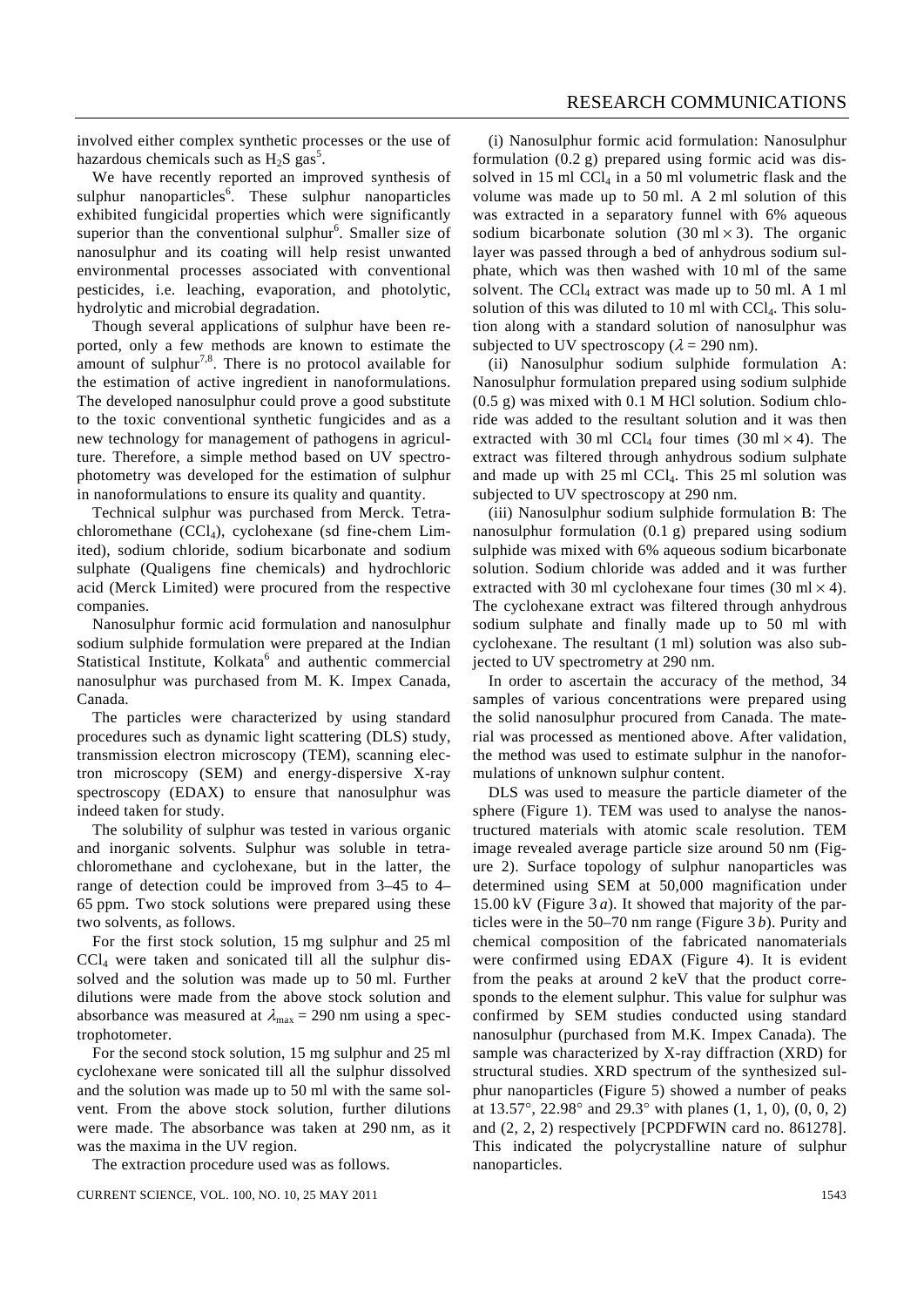## RESEARCH COMMUNICATIONS



**Figure 1.** Dynamic light scattering measurements at (*a*) 25°C, (*b*) 35°C, (*c*) 45°C and (*d*) 55°C.



**Figure 2.** *a*, Transmission electron microscopic image of sulphur nanoparticles. *b*, High magnification of (*a*).

 Unlike pesticides, which are mostly stable organic molecules, sulphur is an inorganic material and its quantification is not facile as those reported for organic compounds. Few methods have been reported using GLC, HPLC, etc. due to its limited solubility in common solvents, non-volatile character and lack of any chromophoric group present in  $it^{7,8}$ . The problem is compounded as methods for estimating nanoformulations are not available. While ordinary sulphur could be estimated, nanosulphur is made by adding chemicals to keep these particles apart, to avoid their agglomeration. For example, pegylated sulphur may have an envelope of polyethylene glycol (PEG) and there is a need to know the amount of active ingredient before bioefficacy can be studied.

 Since nanoparticles tend to coalesce or agglomerate and return back to more stable micro–macro forms, additional reagents are essential to stabilize them. Nanoparticles need special processing before they can be analysed by a routine UV method. In this method, solutions of sulphur were made at different concentrations in the two solvents, viz. tetrachloromethane and cyclohexane. Satisfactory linearity was found by plotting a standard curve of concentration versus absorbance for the two solvents (Figure 6) separately. The range of estimation with tetrachloromethane was 3–50 ppm. It can be seen from Figure 6 *a* that below 3 and above 57 ppm, the linearity gets disturbed. The portion of the graph below 3 ppm on magnification clearly indicated the deformity from 0.1438 to 2.5884 ppm. The equation between observed absorbance recorded at different concentrations was  $y = 0.0143x$ , with a  $R^2 = 0.9786$ . The usage of cyclohexane as a solvent improved the range of estimation from 4 to 65 ppm, which was thus found to be better than that of tetrachloromethane (Figure 6 *b*). Being a nonchlorinated solvent, cylcohexane was chosen for further analytical studies.

 The method was validated by analysis of 34 different samples of known concentration which were prepared using the nanosulphur procured from M. K. Impex Canada. Data for percentage estimation for all the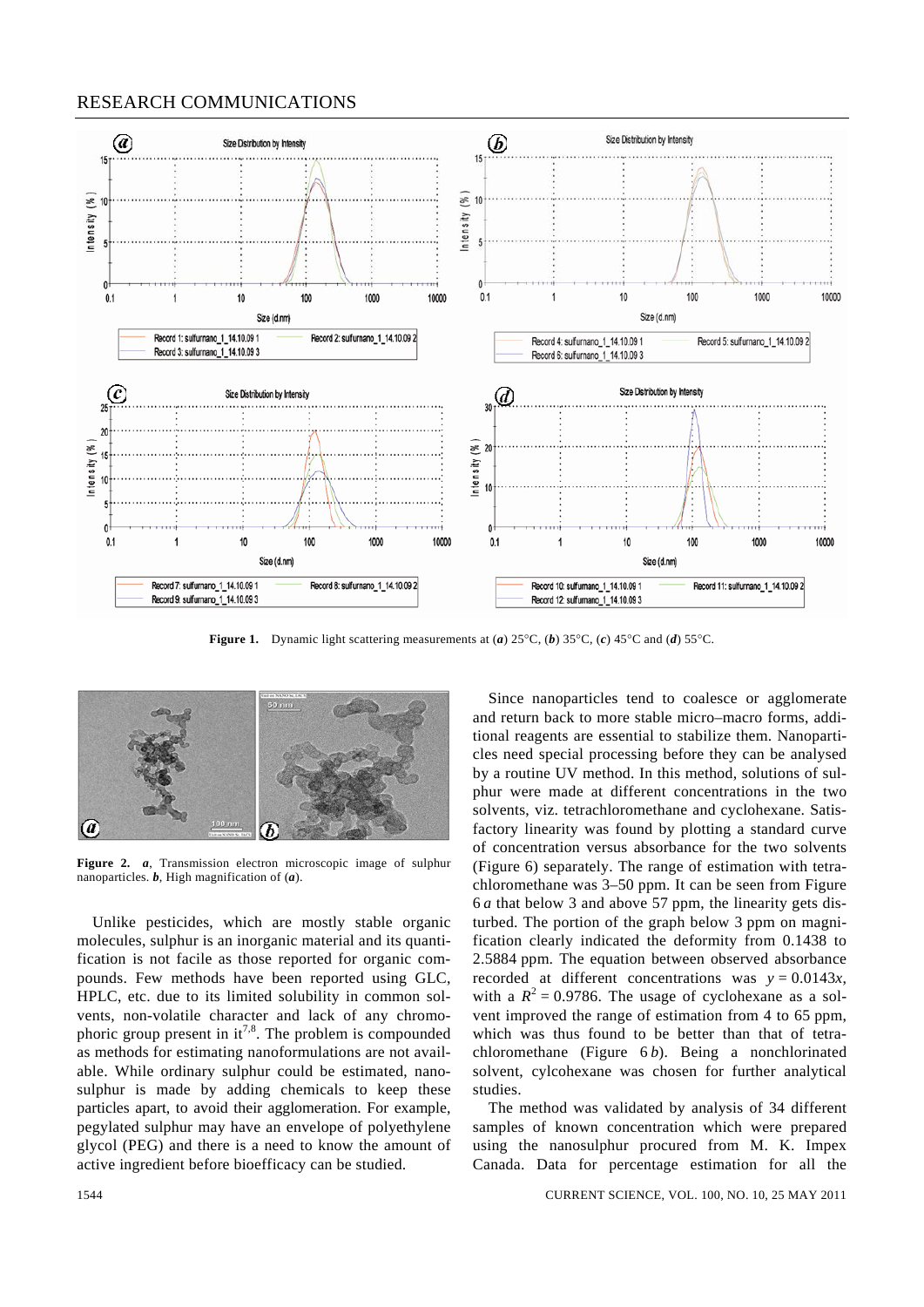## RESEARCH COMMUNICATIONS



**Figure 3.** *a*, Scanning electron microscopic (SEM) image of sulphur nanoparticles. *b*, SEM particle distribution of sulphur nanoparticles.



**Figure 4.** *a*, Particle selection for energy-dispersive X-ray spectroscopy (EDAX). *b*, EDAX spectra for sulphur.



**Figure 5.** X-ray diffraction spectrum of nanosulphur.

samples are given in Figure 7. The percentage estimation for samples having concentration in the 10–35 ppm range was above 95, whereas the same for samples at the lower and higher extremes of the estimation range of the method was 80–90 (Figure 7).

 Based on appropriate formulation, the extraction procedure needs subtle modifications, e.g. sodium hydrogen carbonate was added to formic acid formulation. Nanosulphur prepared in our laboratory using PEG and in two other formulations of nanosulphur was estimated and

CURRENT SCIENCE, VOL. 100, NO. 10, 25 MAY 2011 1545